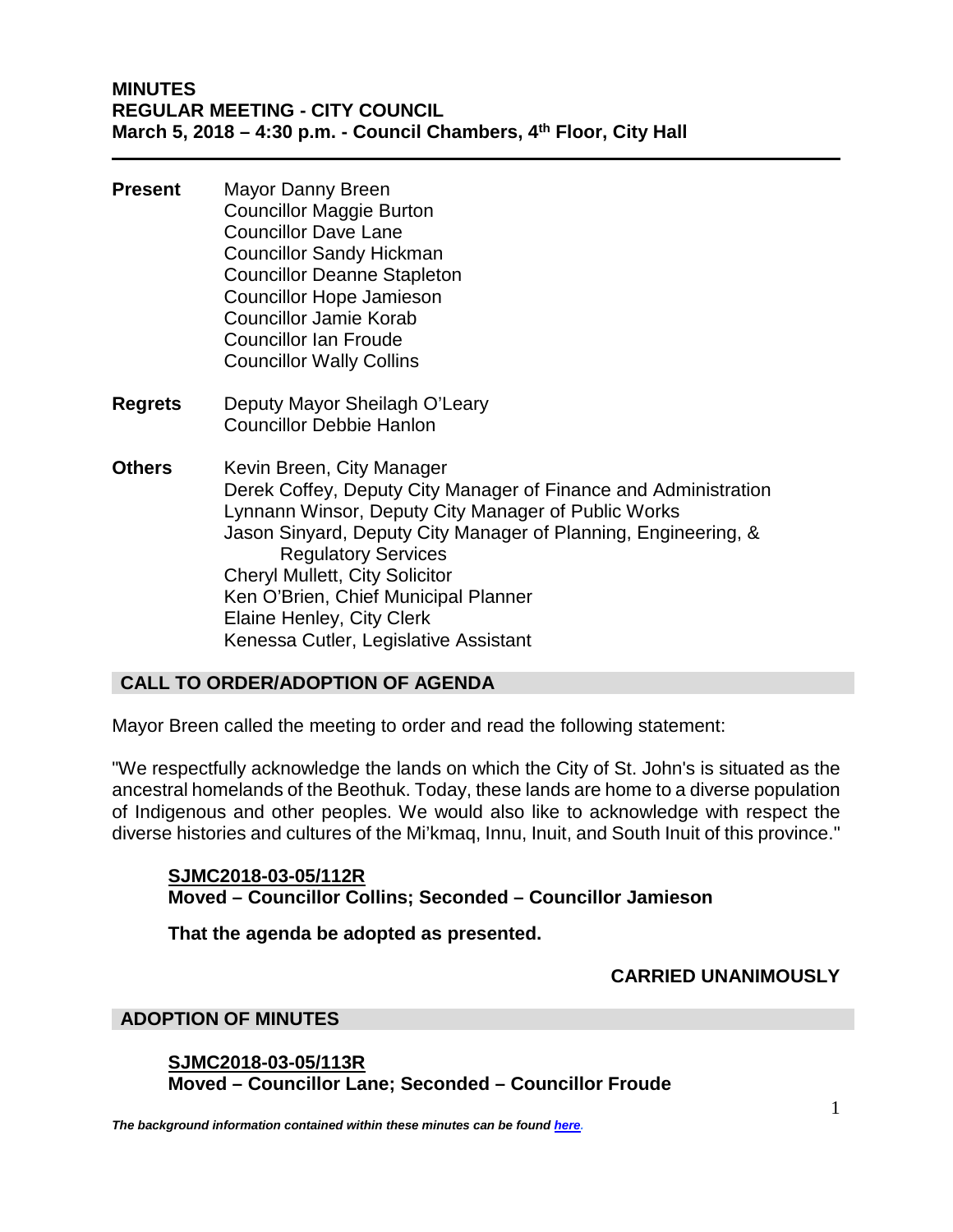**That the minutes of February 26, 2018 be adopted as presented.**

## **CARRIED UNANIMOUSLY**

### **BUSINESS ARISING FROM THE MINUTES**

## **23 King's Bridge Road - Heritage Designation By-Law**

### **SJMC2018-03-05/114R**

**Moved – Councillor Burton; Seconded – Councillor Jamieson** 

**That the above listed By-Law be enacted as follows:**

- **1. This by-law may be cited as the St. John's Heritage Designation (23 King's Bridge Road, Parcel ID #37933) By-Law.**
- **2. The building situate on property at 23 King's Bridge Road, Parcel ID #37933 is designated as a Heritage Building.**

## **CARRIED UNANIMOUSLY**

## **NOTICES PUBLISHED**

• A Discretionary Use application has been submitted by Nova Physiotherapy Limited requesting permission to occupy a portion of **570 Newfoundland Drive** for a Physiotherapy Clinic and related uses. The business will operate Monday - Friday 7:30 a.m. - 7:30 p.m. by appointment only. The clinic will occupy a floor area of 371.6  $m<sup>2</sup>$  with 13 clinic rooms. The business will employ six (6) Physiotherapists and six (6) support staff. On-site parking is provided.

### **SJMC2018-03-05/115R Moved – Councillor Burton; Seconded – Councillor Stapleton**

**That Council approve the above application subject to all applicable City requirements.**

# **CARRIED UNANIMOUSLY**

### **COMMITTEE REPORTS**

### **Development Committee Report – February 27, 2018**

Council considered the above noted report and the recommendations therein: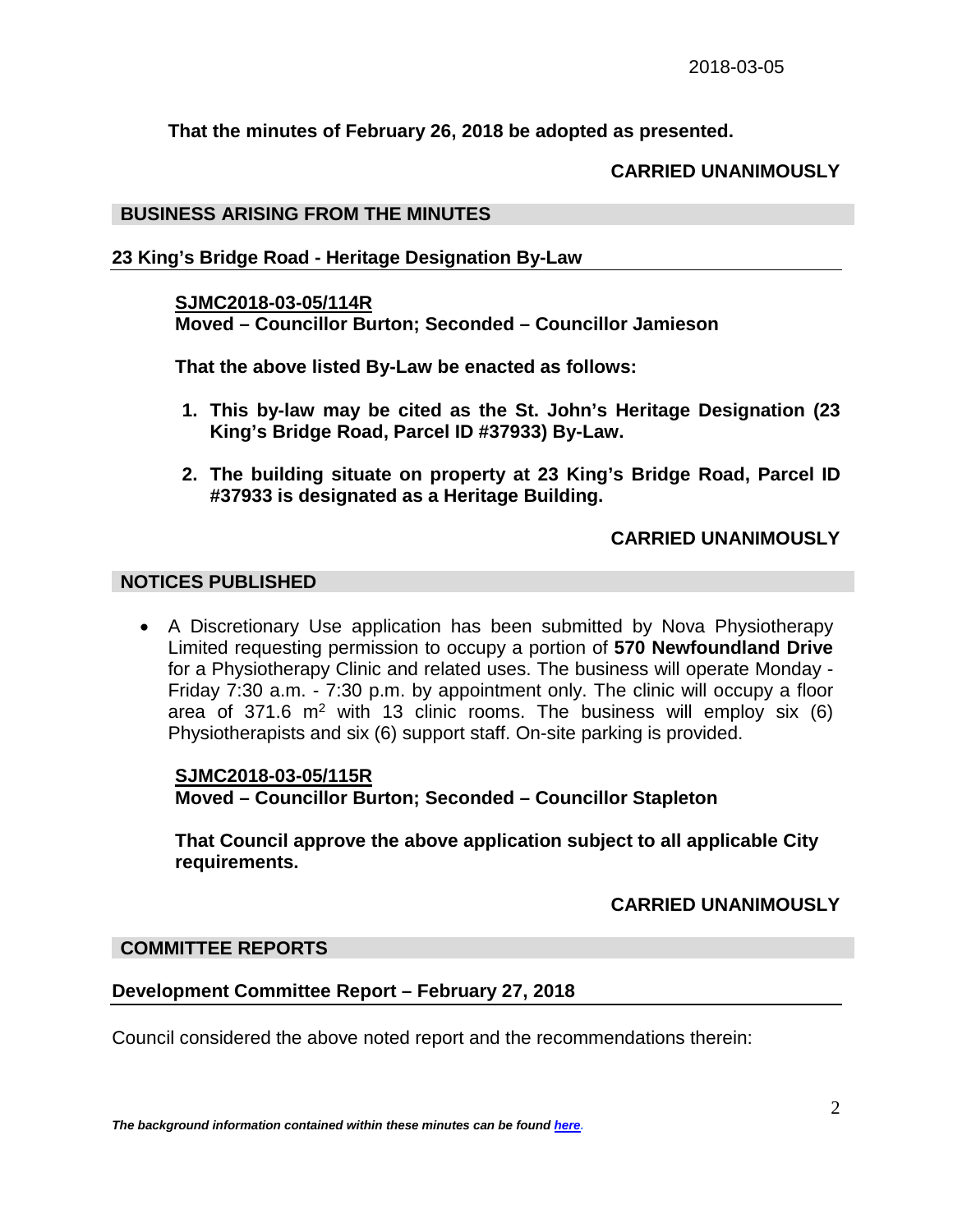**1. Parking Relief – INT1800011 – 205 LeMarchant Road**

**SJMC2018-03-05/116R Moved – Councillor Burton; Seconded – Councillor Froude** 

**That parking relief be granted as the existing 9 parking spaces will be sufficient for the proposed business.**

#### **CARRIED UNANIMOUSLY**

**2. Crown Land Amendment to Expand Parking Lot & Laydown Area – CRW1700023 – 2700 Trans-Canada Highway – Farrell's Excavating Ltd.**

**SJMC2018-03-05/117R Moved – Councillor Burton; Seconded – Councillor Lane**

**That Council approve Crown Land License, subject to:**

- **a. The conditions outlined by the Department of Transportation & Works, that the use be temporary, and the applicant must vacate the property within 7 days upon notification.**
- **b. Section 8.5.2 of the St. John's Development Regulations, Public Highway Buffers of not less than 10m shall be required for all major Arterials not providing access to adjoining properties.**

#### **CARRIED UNANIMOUSLY**

#### **Committee of the Whole Report – February 28, 2018**

Council considered the above noted report and the recommendations therein:

**1. Traffic Pilot Project – Rawlin's Cross – Un-signalized Traffic Circulation**

**SJMC2018-03-05/118R Moved – Councillor Lane; Seconded – Councillor Hickman**

**That Council approve the following recommendation: to agree to proceed with the Traffic Pilot Project – Rawlin's Cross – Un-signalized Traffic Circulation.**

> **MOTION CARRIED WITH MAYOR BREEN AND COUNCILLORS KORAB AND COLLINS DISSENTING**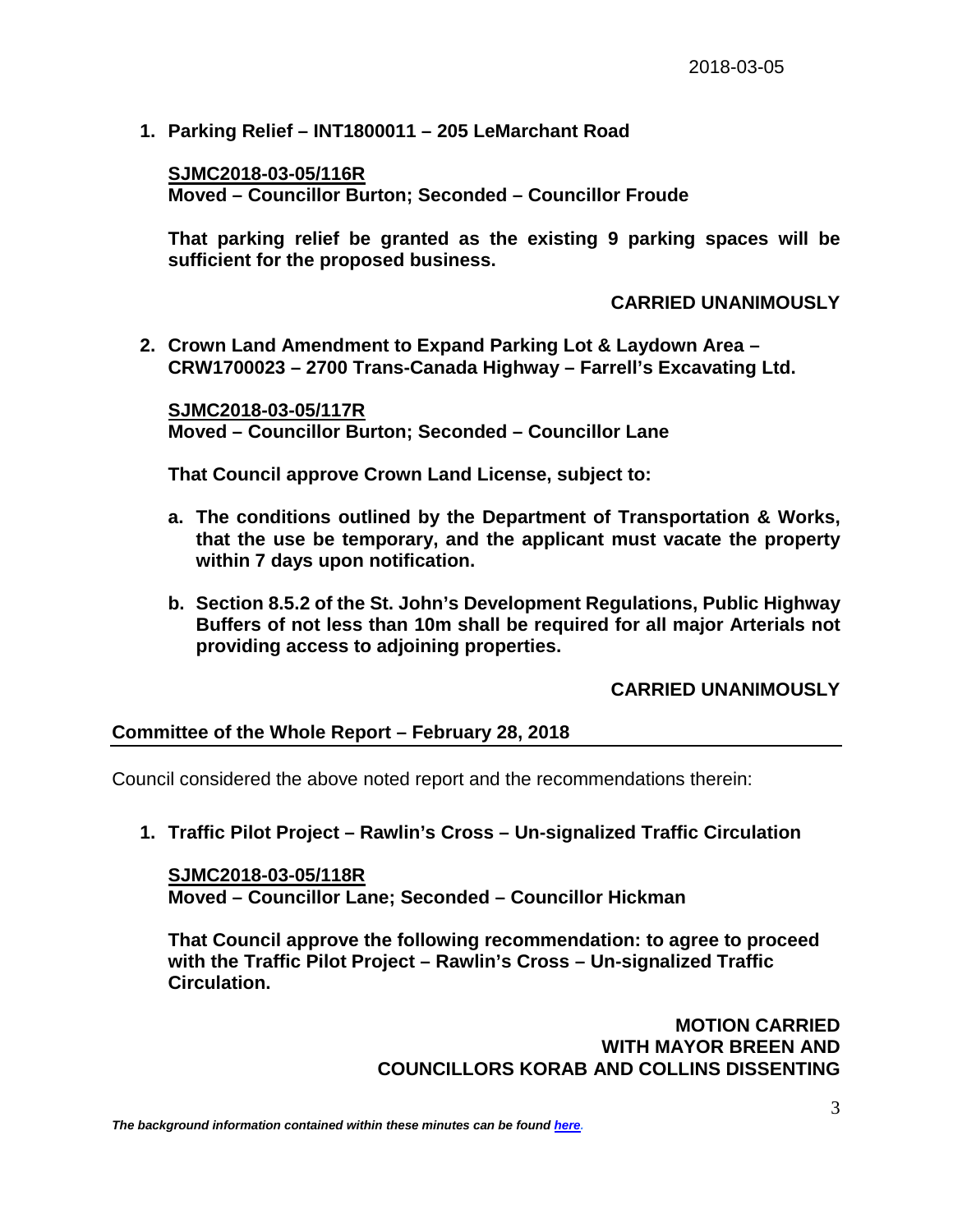## **2. Decision Note dated February 26, 2018 re: 2018 Capital Budget & Engagement Considerations**

| Recommended in order of priority                            |             |
|-------------------------------------------------------------|-------------|
| <b>Cumberland Cres Storm Sewer Replacement</b>              | 1,500,000   |
| Yellow Marsh Area - Storm Water Detention                   | 1,000,000   |
| Truck for additional snow clearing routes                   | 300,000     |
| Team Gushue Highway - notional amount to be set aside       | 600,000     |
| Mundy Pond/Captain Whalen Drive Area Street Re-alignment    | 500,000     |
| <b>Removal of old Fuel Tanks</b>                            | 80,000      |
| Signage - Economic Development                              | 190,000     |
| King George 5th Turf Replacement                            | 900,000     |
| Sustainability Plan (our share pending FCM funding & scope) | 50,000      |
| New scope for First World War project                       | (800,000)   |
|                                                             | \$4,320,000 |

# **SJMC2018-03-05/119R**

**Moved – Councillor Lane; Seconded – Councillor Froude**

**That Council approve the following recommendation**: **to approve the above listed capital projects as outlined.**

## **CARRIED UNANIMOUSLY**

**3. Decision Note dated February 25, 2018 re: Grant Allocations 2018**

### **SJMC2018-03-05/120R**

**Moved – Councillor Korab; Seconded – Councillor Lane** 

**That Council approve the following:**

**a. The 2018 Grant Allocations for Community, Sport, Special Events and Festivals, Artists and Art Organizations as per below.**

| <b>Grant Type</b>                   | 2018 Budget | <b>Recommended</b> |
|-------------------------------------|-------------|--------------------|
| <b>Community Groups</b>             | \$790,000   | \$783,200          |
| <b>Sport Groups</b>                 | \$190,900   | \$175,400          |
| Artists and Art Organizations       | \$203,000   | \$203,000          |
| <b>Special Events and Festivals</b> | \$100,500   | \$98,250           |
|                                     | \$1,284,400 | \$1,259,850        |
|                                     | Remaining   | \$24,550           |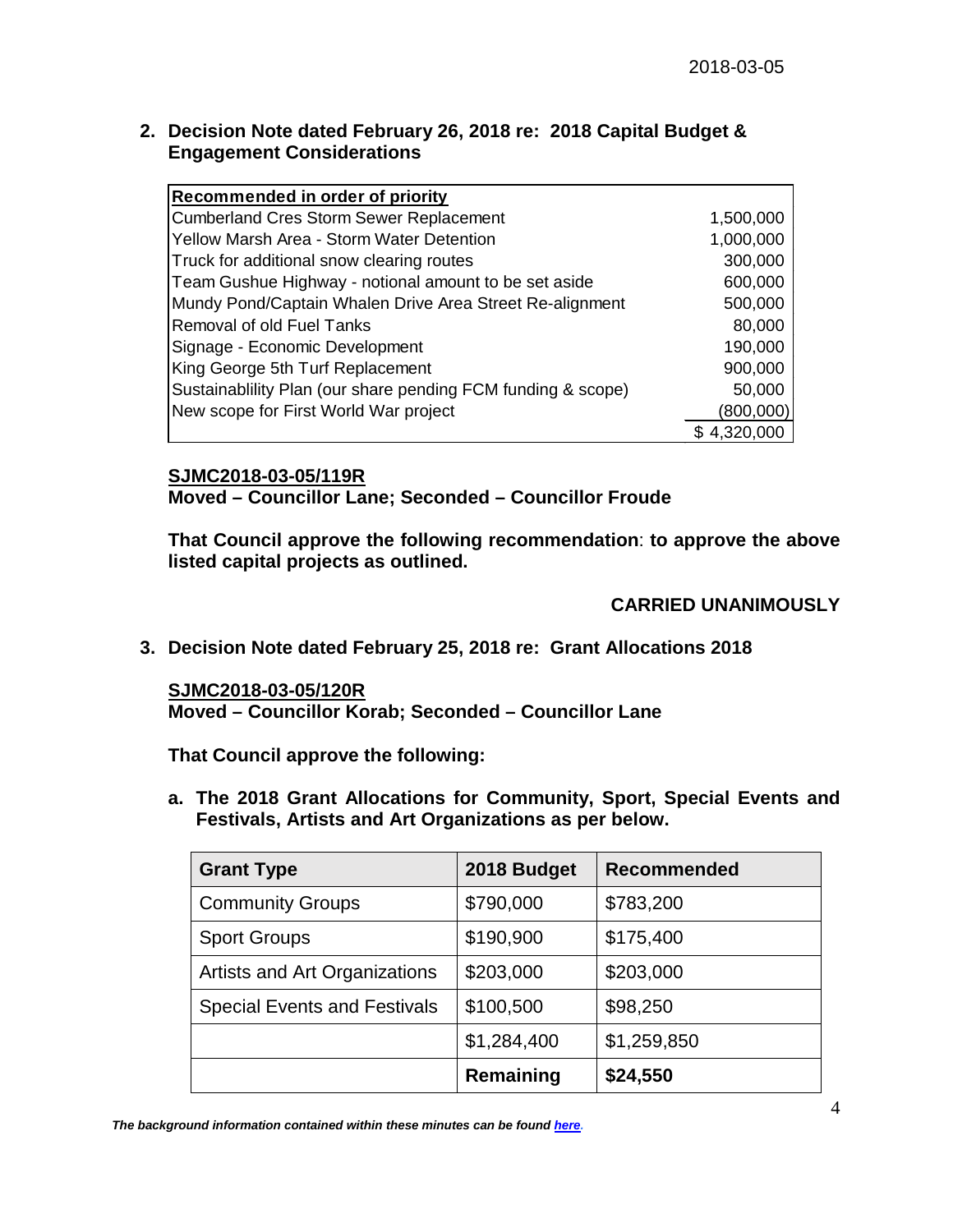- **b. That Council defer the Chris Brooks grant as staff is seeking more information on the application.**
- **c. To retain the remaining \$24,550 for future requests and/or situations which may arise before the end of the year.**

**MOTION CARRIED WITH COUNCILLORS BURTON AND HICKMAN ABSTAINING DUE TO CONFLICTS OF INTEREST**

**4. Decision Note dated February 28, 2018 re: Goulds Basketball Courts – Memorial Naming**

**SJMC2018-03-05/121R Moved – Councillor Korab; Seconded – Councillor Collins**

**That Council approve the following recommendation**: **that the Gould's Recreation outdoor basketball court be named "Jess's Court", in memory of Jessica Powell.**

**CARRIED UNANIMOUSLY**

**5. Information Note dated February 2, 2018 re: Youth Travel Grant Funding – Sport & Non-Sport**

**SJMC2018-03-05/122R Moved – Councillor Korab; Seconded – Councillor Stapleton**

**That Council approve the following recommendation**: **that Council implement the new fee scale for Grant Allocations to Individuals/Teams as per table noted below:**

| <b>Number Travelling</b> | \$ Amount |  |
|--------------------------|-----------|--|
|                          | \$125     |  |
| $2 - 3$                  | \$250     |  |
| $4-6$                    | \$500     |  |
| $7-9$                    | \$750     |  |
|                          | \$1000    |  |

**Any individual or team will receive only one grant per calendar year.** 

# **CARRIED UNANIMOUSLY**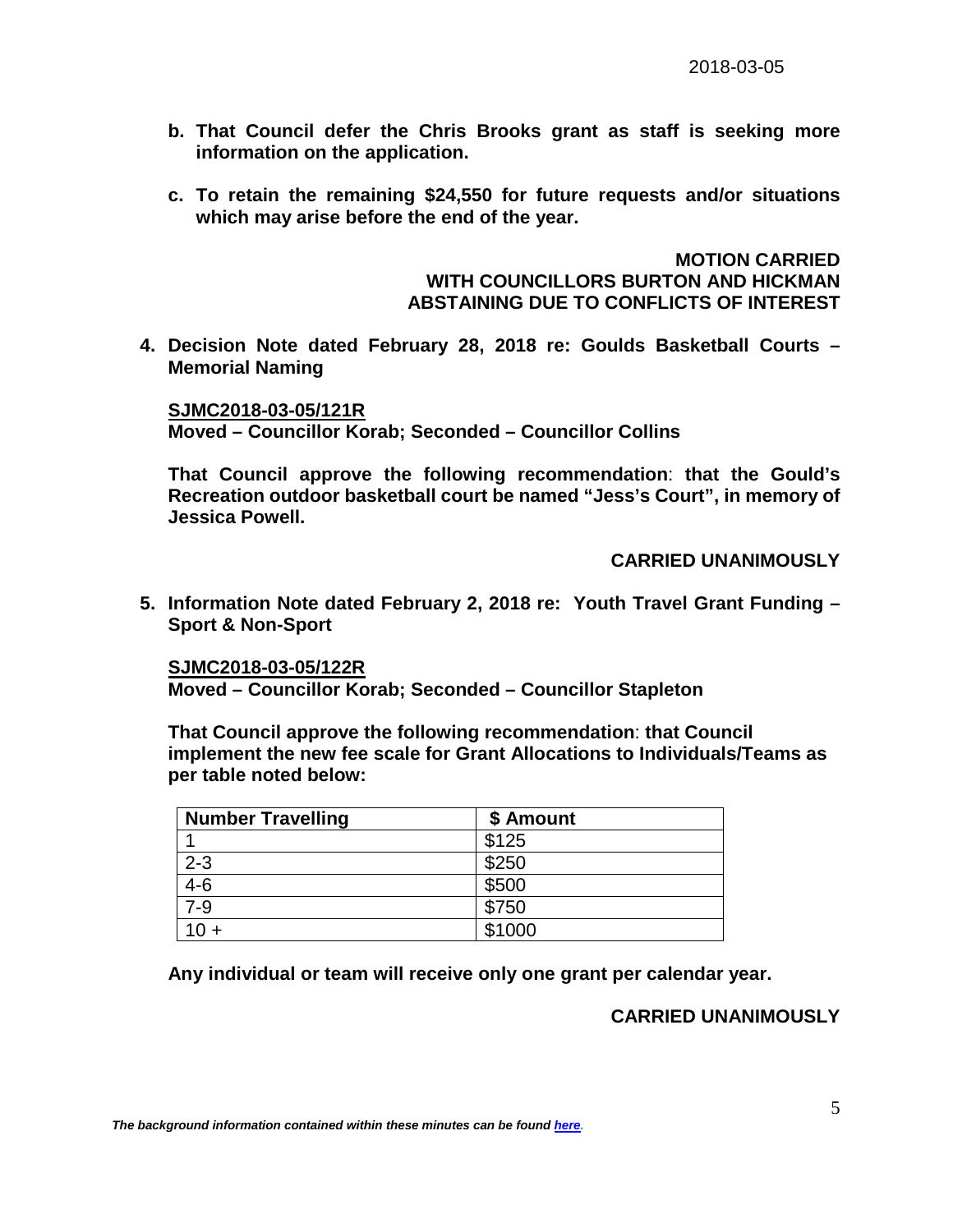**6. Decision Note dated January 30, 2018 re: Lower End of Market (LEM) Income Threshold**

#### **SJMC2018-03-05/123R**

**Moved – Councillor Jamieson; Seconded – Councillor Stapleton**

**That Council approve the following recommendation**: **to approve the increase of qualifying monthly household income rate for LEM units for a monthly household income from \$2000 to \$2400 effective immediately.** 

### **CARRIED UNANIMOUSLY**

**7. Decision Note dated February 21, 2018 re: Reallocation existing capital funds for the Affordable Housing Business Plan**

**SJMC2018-03-05/124R Moved – Councillor Jamieson; Seconded – Councillor Burton**

**That Council approve the following recommendation**: **to approve the reallocation of the \$50,000 in the Capital budget in 2017 for the Energy Efficiency Project and Housing Needs Study in 2018.**

## **CARRIED UNANIMOUSLY**

**8. Decision Note dated February 22, 2018 re: Rental Increase for Affordable Housing Units in Pleasantville**

**SJMC2018-03-05/125R Moved – Councillor Jamieson; Seconded – Councillor Hickman**

**That Council approve the following recommendation**: **to approve the rental increase of Option 2 (noted below) for Charter Ave and Churchill Ave effective November 1, 2018.**

*Option 2: Increase the rents by \$25 November 1, 2018 and another increase of \$25 November 2019.*

### **CARRIED UNANIMOUSLY**

**9. Decision Note dated February 20, 2018 re: Terms of Reference Review for Advisory Committees, Experts Panels and Working Groups**

**SJMC2018-03-05/126R Moved – Councillor Burton; Seconded – Councillor Froude**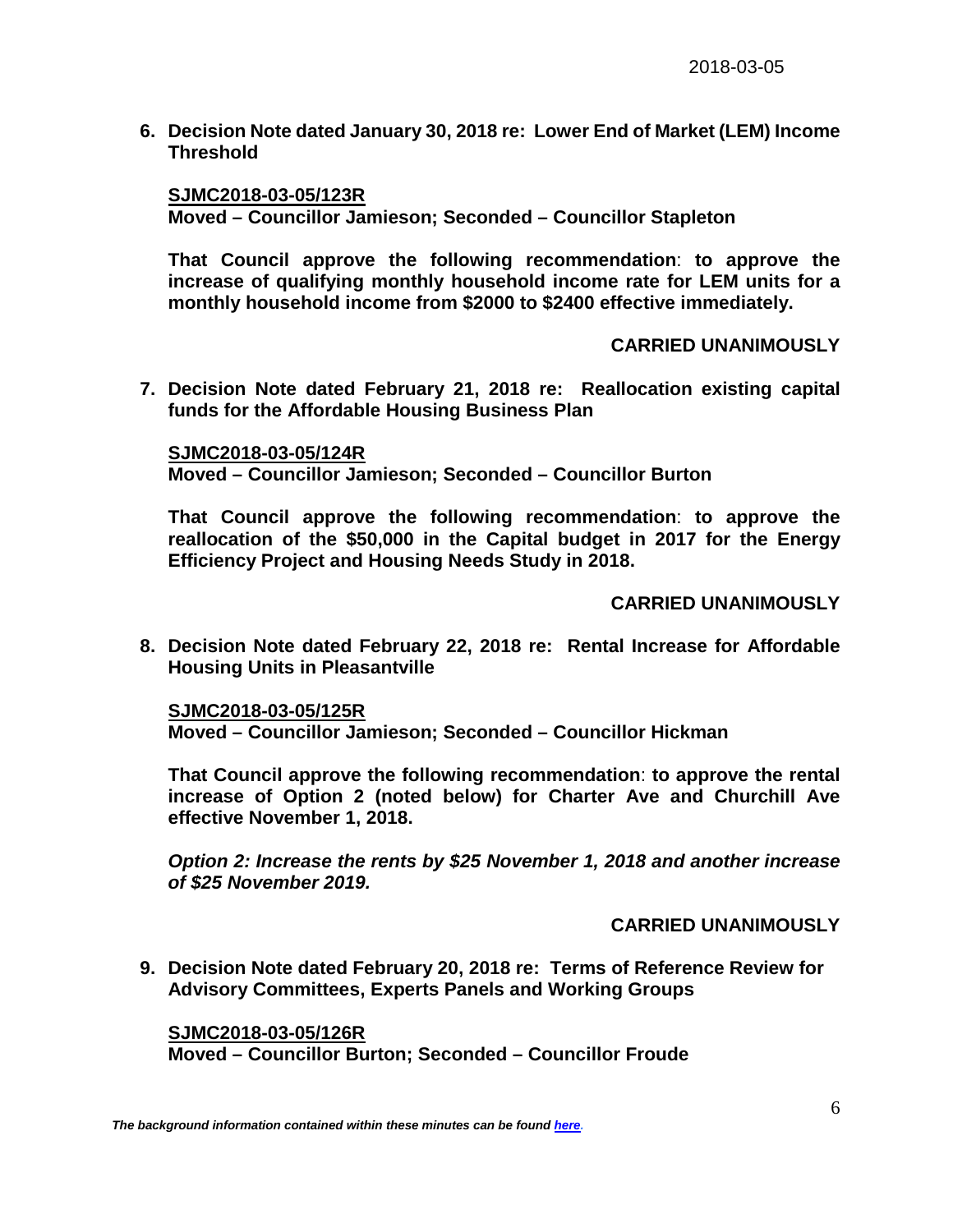**That Council approve the following recommendation**: **to approve the logistical and substantial revisions to the referenced advisory committees, experts' panels and working groups as cited above. A separate DN and terms of reference will be provided at the next meeting of the Committee of the Whole in relation to the changes proposed for the MACY Committee. Further that the term "Nexter" representative under the terms of reference be removed and replaced with "individuals between the ages of 19-35".**

### **CARRIED UNANIMOUSLY**

**10.Decision Note dated February 22, 2018 re: East Kilbride Area Comprehensive Land Use Development Plan**

**SJMC2018-03-05/127R Moved – Councillor Burton; Seconded – Councillor Collins**

**That Council approve the following recommendations**:

- **1. Undertake public engagement and specifically landowner engagement to present the draft plan and solicit feedback on it. Use this feedback to consider modifications to the plan prior to adoption.**
- **2. Do not adopt this draft plan until such time as:**
	- **a. Public feedback is received and considered,**
	- **b. The water supply analysis determines in more detail the limit of development in the region based on the current supply;**
	- **c. The new development regulations and wetland study are complete to ensure that this plan aligns with those overarching documents.**

### **CARRIED UNANIMOUSLY**

### **DEVELOPMENT PERMITS LIST**

Council considered as information, the above noted for the period of February 22, 2018 to February 28, 2018.

### **BUILDING PERMITS LIST**

Council considered, for approval, the above noted for the period of February 22, 2018 to February 28, 2018.

### **SJMC2018-03-05/128R**

# **Moved – Councillor Stapleton; Seconded – Councillor Korab**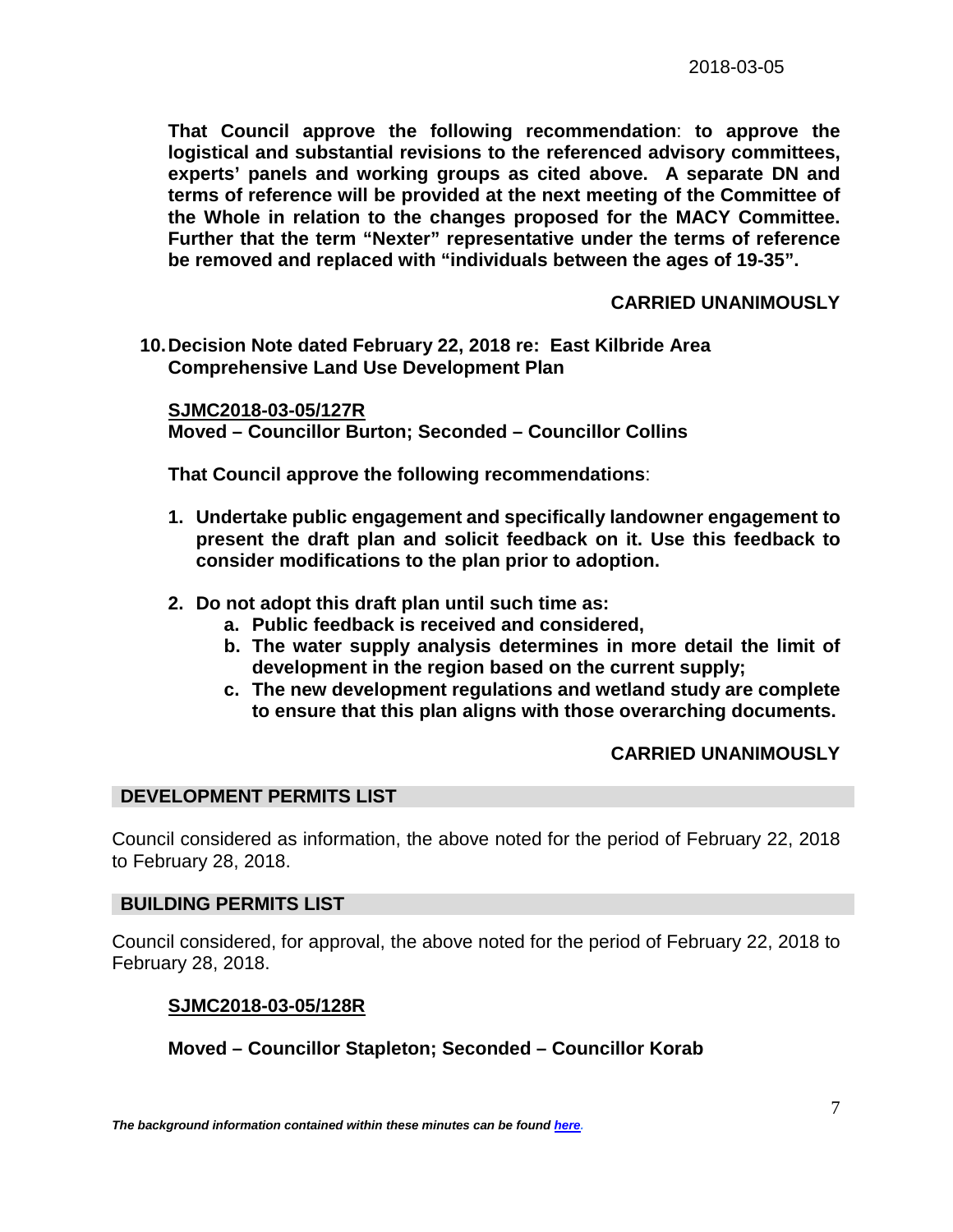## **That the building permits list dated February 22, 2018 to February 28, 2018 be adopted as presented.**

# **CARRIED UNANIMOUSLY**

#### **REQUISITIONS, PAYROLLS AND ACCOUNTS**

Council considered the requisitions, payrolls and accounts for the week ending February 28, 2018.

#### **SJMC2018-03-05/129R**

**Moved – Councillor Stapleton; Seconded – Councillor Korab**

**That the requisitions, payrolls and accounts for the week ending February 28, 2018 in the amount of \$6,169,653.93 be approved as presented.**

**CARRIED UNANIMOUSLY**

#### **TENDERS/RFPS**

**Council Approval – Tender 20018026 Inspection, Maintenance & Service Contract Sprinkler and Standpipe Systems**

Council considered the above noted.

 **SJMC2018-03-05/130R Moved – Councillor Froude; Seconded – Councillor Jamieson**

**That the tender be awarded to the lowest bidder meeting all specifications for the Inspection, Maintenance & Service Contract Sprinkler and Standpipe Systems, Life Safety Systems, A Division of Atlantica Mechanical Contractors Inc., as per the Public Tendering Act. Taxes (HST) included.** 

**CARRIED UNANIMOUSLY**

**Council Approval – Tender 2018034 Water Street Infrastructure Improvements Phase 1: Queen Street to Bishop's Cove**

Council considered the above noted.

 **SJMC2018-03-05/131R Moved – Councillor Lane; Seconded – Councillor Froude**